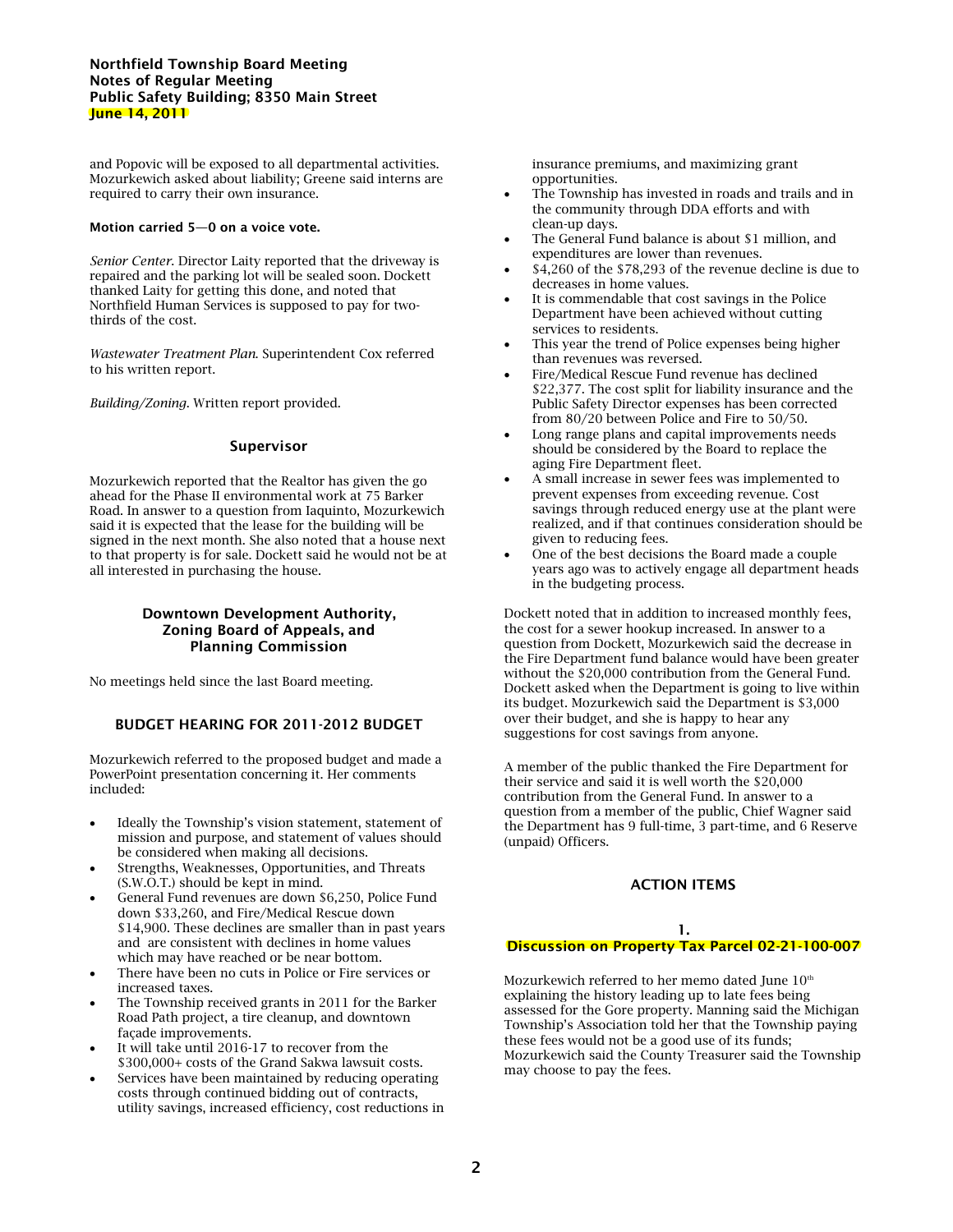## **Northfield Township Board Meeting Notes of Regular Meeting Public Safety Building; 8350 Main Street June 14, 2011**

In answer to a question from Iaquinto, Mozurkewich said the Township did not err in sending the tax bill for this property to the prior owner (who did not forward it to the new owner, who is now requesting that they not be required to pay the late fees), but the Township did contribute to the total problem by not having someone available in the Treasurer's office to respond to the property owner's inquiries.

Iaquinto said he is concerned about setting a precedent. Dockett said he believes the formula used to figure taxes owed as part of a sale is flawed, and he would be in support of the township paying these fees as the fair thing to do if it is legal.

Manning said she worked in a title office for nine years prior to service as Township Clerk. She said as a taxpayer she does not appreciate the Township paying taxes on one person's behalf, and she puts more weight on the MTA's advice because they deal specifically with Townships. She acknowledged this is a unique situation, but she is definitely concerned about setting a precedent.

Mozurkewich said while the law states that not receiving a tax bill does not relieve a property owner from paying the taxes, she feels the Township Board did not act to cover the responsibilities of the Treasurer who was out on leave. She said the County Treasurer told her that, while it is rare, Townships do sometimes admit that they have made a mistake which leads to extra costs for a taxpayer. Iaquinto said the Township Board had no obligation to act to cover the Treasurer's duties until the Treasurer informed the Board that she was taking leave.

Magda said the Township has not made any mistakes or broken any laws, and while he has empathy for the taxpayer, it is their responsibility to pay the fees. Manning read a statement from Trustee Stanalajczo who is out of town stating that the Northfield Township Treasurer did not make a mistake, and State law requires that any request to the County for the Township to be billed for penalties must be made by the Township Treasurer by stating that an error was made, which is not the case.

Rebekah Gore, the owner of the property, said this is their first home in the United States, having previously lived in Australia, and she thought she had followed all of the closing instructions. She acknowledged that she was ignorant about the date taxes are due, but she thinks that if someone files their property transfer affidavit on December  $3<sup>rd</sup>$  the Township might think to notify them of taxes being due since the Township knew that tax bills had just gone out. She recited the list of visits and phone calls she made to the Township and said no one ever returned her calls. She said she feels she has been treated very poorly by the Township. She said she understands this is a lot of money for the Township, but it is a lot of money for her, too.

Dockett said the Gores have been treated poorly by the Township. Iaquinto agreed, but said he cannot support paying this. Mozurkewich said it appears there is no support for the Township to pay these fees.

A member of the public said the Gores own property and are responsible for paying taxes, but the Township Treasurer also has a responsibility to perform her job, but that was not being done during the period when the penalties accrued. Manning said according to the MTA it would be an illegal expenditure of Township funds for the Township to pay these penalties.

## **2. Dog Park Resolution Amendment**

Mozurkewich referred to her memo of June  $8<sup>th</sup>$  and explained that the State would like to see an amendment to the agreement between the Township and the school district which would require the Township to cover the costs of moving the dog park should the school district need to regain possession of the property before the end of the 20 year agreement. She this is an unlikely occurrence, but if it happened, it likely that volunteers could be found to move the fencing.

**Motion:** Mozurkewich moved, Magda supported, that the existing resolution of support for the dog park be amended with the language presented.

Dockett said he did not vote for the original resolution, and will not vote for this. He said in a rural community everyone has enough property of their own for their dogs and this is a waste of money Mozurkewich noted that this is being funded through a grant and volunteer labor. Dockett said he does not want to commit to covering the costs of moving the park

### **Motion carried 4—1 on a roll call vote, Dockett opposed. Resolution adopted.**

## **3. Agreement for Urban County**

Mozurkewich referred to the Cooperative Agreement for Community Development Block Grant & Home Investment Partnership Programs. She noted that the Township was eligible for the façade improvement funds it received through participating in this partnership. She added there is no cost for this participation.

 **Motion:** Iaquinto moved, Magda supported, that the Urban County Cooperative Agreement be approved as presented.

In answer to a question from Dockett, Mozurkewich said the only drawback to being part of this group is that the Township cannot submit its own request for funding, but there is a staff working for the Urban County group who write grant requests on behalf of all of the members.

## **Motion carried 5—0 on a voice vote.**